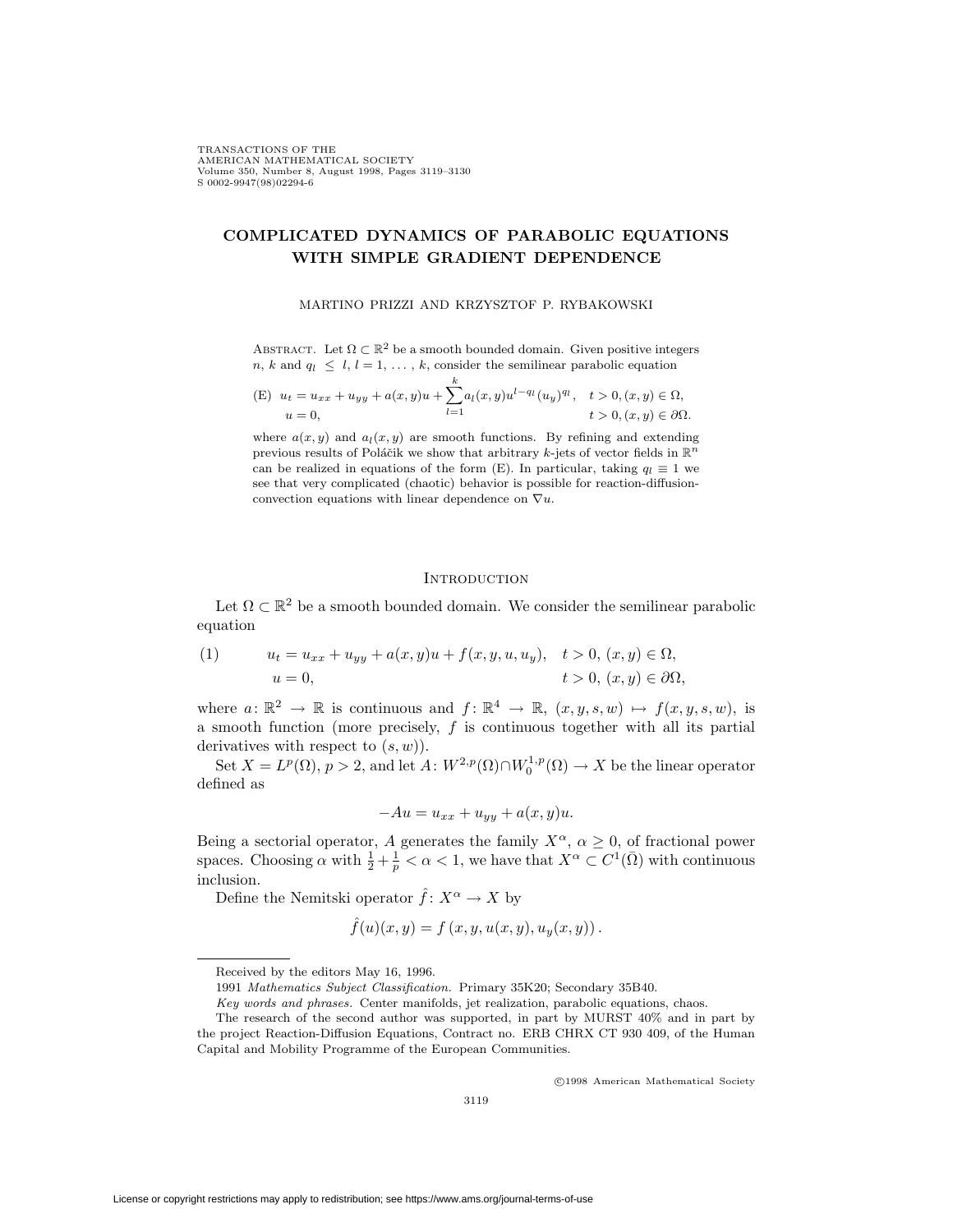Then equation (1) can be rewritten in the form

$$
(2) \t\t u_t + Au = \hat{f}(u).
$$

It is well known that (2) defines a dynamical system (more precisely, a local semiflow) on  $X^{\alpha}$ .

In his recent paper  $[11]$ , Poláčik showed that the dynamics of equation  $(2)$  can be very complicated. He proved in fact that a dense set of dynamics of ordinary differential equations on  $\mathbb{R}^n$  can be 'simulated' by such parabolic equations.

In order to describe Poláčik's results, let us introduce some terminology. Let  $X_1 := \text{ker } A$ , and suppose  $X_1 \neq \{0\}$ . Since *A* has compact resolvent,  $X_1$  is finite dimensional, and since *A* as an operator in  $L^2(\Omega)$  is selfadjoint, we can find an  $L^2(\Omega)$ -orthonormal basis of eigenfunctions  $\phi_1, \ldots, \phi_n$  for  $X_1$  so that the spectral projection *P* for the spectral set *{*0*}* is the orthogonal projection given by

$$
Pu = \sum_{i=1}^{n} \phi_i \int_{\Omega} u \phi_i \, dx.
$$

The space *X* is then decomposed as the sum of two *A*-invariant subspaces, namely  $X = X_1 \oplus X_2$ , where  $X_2 = \ker P$ .

Let  $J_0^k(X_1)$  denote the set of all *k*-jets on  $X_1$  mapping 0 to itself. Equivalently,  $h \in J_0^k(X_1)$  if and only if *h* is a polynomial on  $X_1$  of order  $\leq k$  with  $h(0) = 0$ . Using the basis  $\phi_1, \ldots, \phi_n$  of  $X_1$ , we see that *h* can also be regarded as a polynomial on R*<sup>n</sup>* of order *≤ k*.

Now Poláčik proved (see [11, Theorem 2.2] that, given any positive integers *n* and *k*, there is a convex smooth bounded domain  $\Omega \subset \mathbb{R}^2$  and a smooth function  $a = a(x, y)$  such that the corresponding operator *A* has *n*-dimensional kernel  $X_1$ . Moreover, there is a neighborhood  $\mathcal B$  of zero in  $J_0^k(X_1)$  such that every jet  $h \in \mathcal B$  can be realized on a local center manifold of equation (2) for an appropriate choice of the nonlinearity. More precisely, if  $h \in \mathcal{B}$  then there is a nonlinearity  $f = f(x, y, w)$ of the form

(3) 
$$
f(x, y, w) = \sum_{l=1}^{k} a_l(x, y) w^l, \text{ with } a_l \in H^2(\Omega),
$$

there is an open neighborhood *U* of zero in  $X_1$  and a  $C^k$ -map  $\sigma: U \to X_2 \cap X^\alpha$ with  $\sigma(0) = 0$  with the properties that the manifold

$$
W = \{ u_1 + \sigma(u_1) \mid u_1 \in U \}
$$

is locally invariant with respect to (2) and the *k*-th order Taylor polynomial at zero of the map

$$
u_1 \mapsto P\hat{f}(u_1 + \sigma(u_1)) \colon U \to X_1
$$

is equal to *h*. The proof of [11, Theorem 2.2] actually implies that a dense set of vector fields of ordinary differential equations on a bounded set of  $\mathbb{R}^n$  can be realized (up to flow equivalence) on local center manifolds of equations of the form (2) with *f* of the form (3). See [11, Corollary 2.5] for a precise statement.

The form (3) of the nonlinearity *f* means that equation (1) (or, equivalently, equation (2)) depends on high powers of the gradient of the solution *u*. On the other hand, when modelling scientific phenomena by equation (1), one usually tries to make the convection terms (i.e. terms depending on  $\nabla u$ ) as simple as possible, e.g. linear in  $\nabla u$ . Therefore the question arises if such systems can also exhibit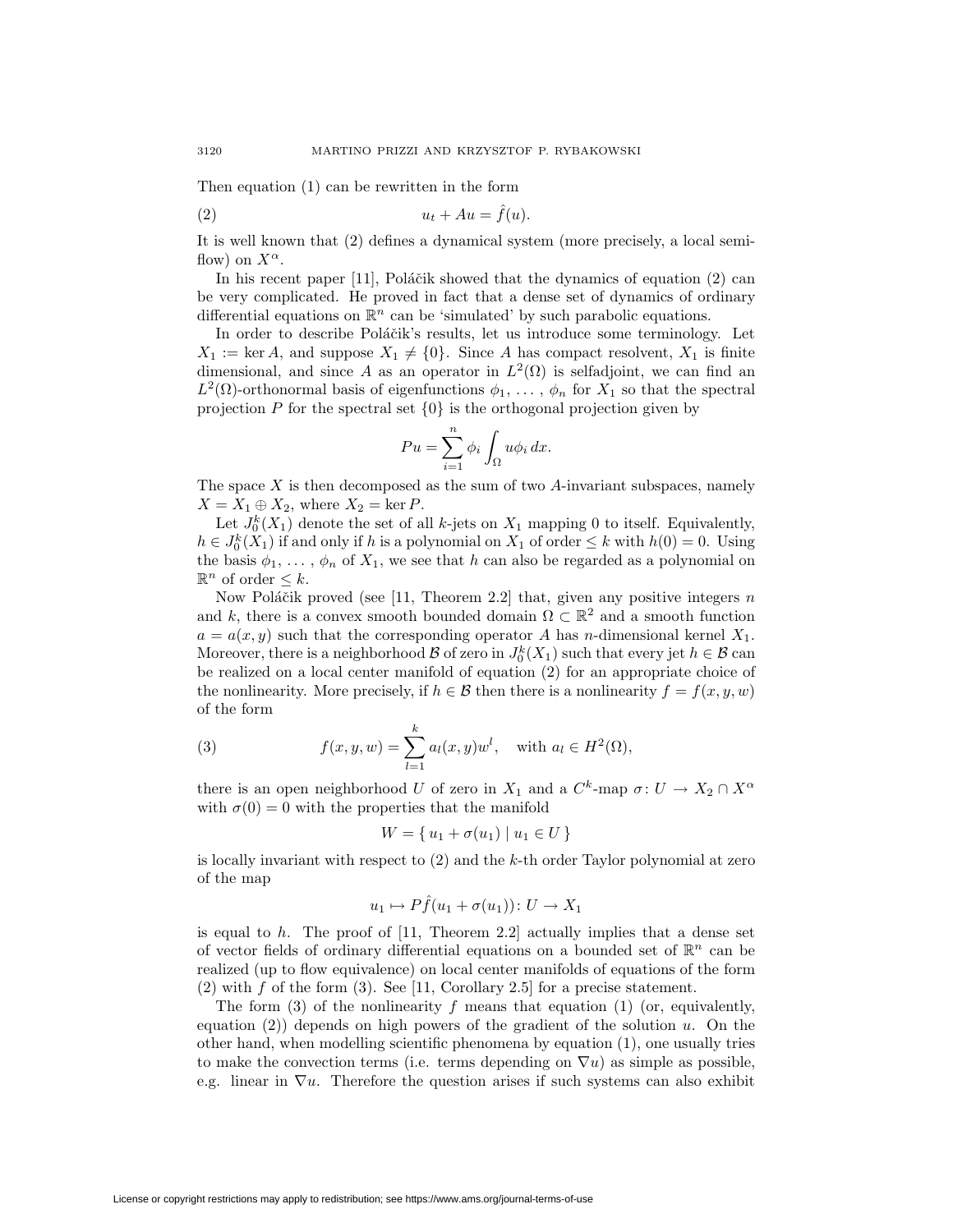complex dynamics. The purpose of this paper is to give a positive answer to this question. More precisely, by refining some crucial arguments in [11] we shall prove that the jet realization result [11, Theorem 2.2] holds for nonlinearities of the form

$$
f(x, y, s, w) = \sum_{l=1}^{k} a_l(x, y) s^{p_l} w^{q_l}, \text{ with } a_l \in H^2(\Omega),
$$

where for every *l* with  $1 \leq l \leq k$ ,  $q_l$  is an arbitrarily prescribed integer with  $1 \leq q_l \leq l$  and  $p_l := l - q_l$ . In particular, choosing  $q_l \equiv 1$  we obtain a jet realization result for nonlinearities with linear gradient dependence. This gives a positive answer to a question posed by Poláčik in  $[11]$ . We also prove that the above mentioned vector field realization result [11, Corollary 2.5] continues to hold for nonlinearities with prescribed (e.g. linear) gradient dependence.

## THE MAIN RESULTS

The aim of this section is the proof of the following result:

**Theorem 1.** For *n* and  $k \in \mathbb{N}$ , and arbitrary integers  $q_1, \ldots, q_k$  such that  $1 \leq$  $q_l \leq l$  *for*  $l = 1, \ldots, k$ *, let*  $\mathcal{E} = \mathcal{E}(q_1, \ldots, q_k)$  *be the set of all functions*  $f: \mathbb{R}^4 \to \mathbb{R}$ *of the form*

$$
f(x, y, s, w) = \sum_{l=1}^{k} a_l(x, y) s^{l-q_l} w^{q_l}, \quad (x, y, s, w) \in \mathbb{R}^4,
$$

*where*  $a_l \in H^2(\Omega)$  *for*  $l = 1, \ldots, k$ *.* 

*There exist a convex bounded domain*  $\Omega \subset \mathbb{R}^2$  *with smooth boundary and a*  $C^{\infty}$ *function a*(*x, y*) *such that:*

- 1. *The operator A has n-dimensional kernel;*
- 2. There is an open neighborhood  $\mathcal{B}$  of 0 in  $J_0^k(X_1)$  such that every jet  $h \in \mathcal{B}$  can *be realized in* (1) *by a nonlinearity*  $f \in \mathcal{E}$ ; that is, every  $h \in \mathcal{B}$  can be realized *in an equation of the form*

$$
u_t = u_{xx} + u_{yy} + a(x, y)u + \sum_{l=1}^k a_l(x, y)u^{l-q_l}(u_y)^{q_l}, \quad t > 0, (x, y) \in \Omega,
$$
  

$$
u = 0, \qquad t > 0, (x, y) \in \partial\Omega.
$$

*Remark.* Choosing  $q_l = l$  for all  $l = 1, \ldots, k$ , we obtain Poláčik's result [11, Theorem 2.2. On the other hand, choosing  $q_l = 1$  for all  $l = 1, \ldots, k$ , we obtain a jet realization result for nonlinearities which are polynomials in *u* and which are linear functions of *uy*.

Theorem 1 can be strengthened as follows:

**Theorem 2.** For *n* and  $k \in \mathbb{N}$ , and arbitrary integers  $q_1, \ldots, q_k$  such that  $1 \leq$  $q_k \leq l$  *for*  $l = 1, \ldots, k$ *, there exist a convex bounded domain*  $\Omega \subset \mathbb{R}^2$  *with smooth boundary and a*  $C^{\infty}$  *function*  $a(x, y)$  *such that:* 

- 1. *The operator A has n-dimensional kernel;*
- 2. For every  $m \geq 0$  there is an open neighborhood  $\mathcal{B}$  of  $0$  in  $J_0^k(X_1)$  such that *every C<sup>m</sup>-family of jets in B can be realized in* (1) *by a family of nonlinearities in*  $\mathcal{E}(q_1,\ldots,q_k)$ *.*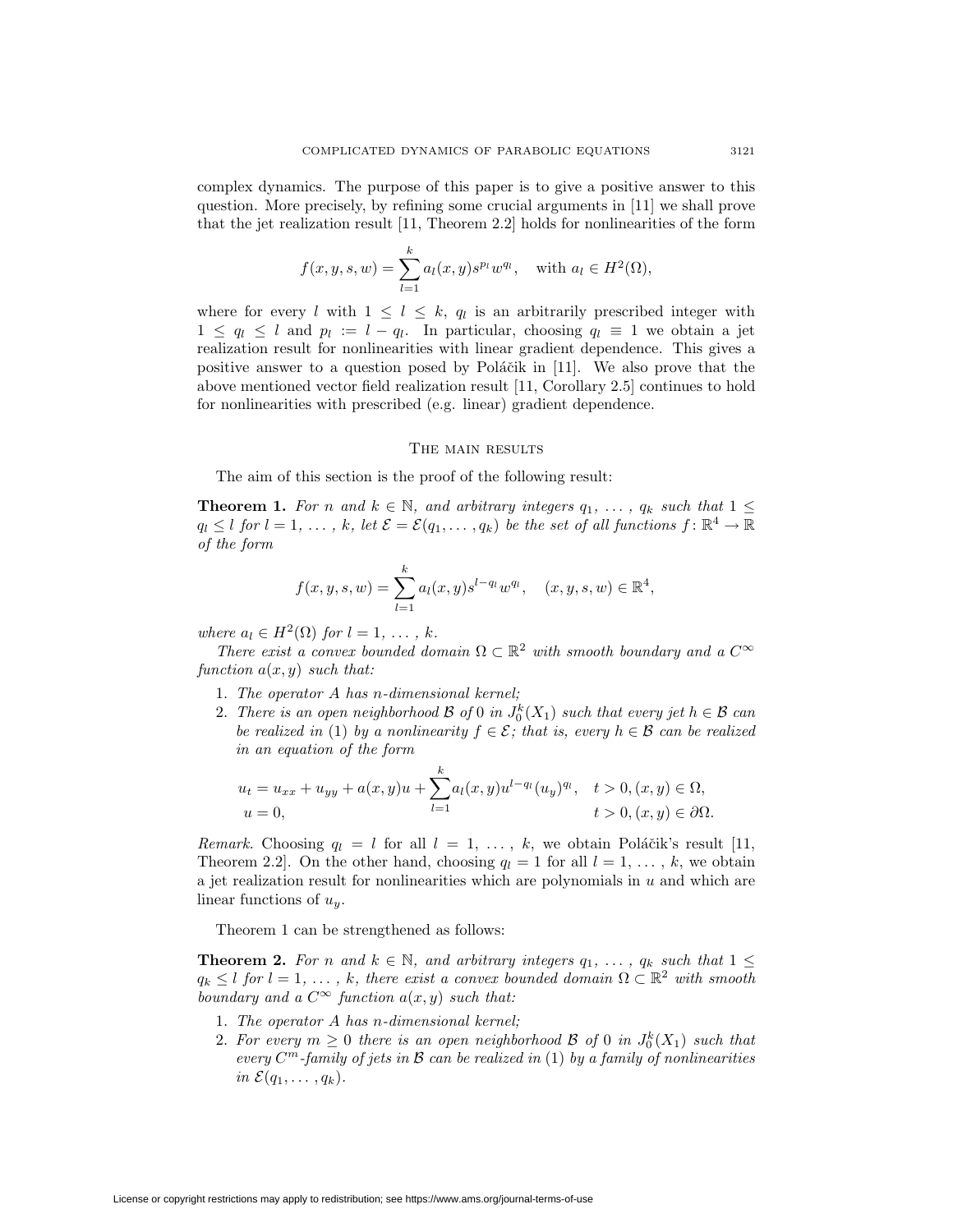Choosing  $q_l = l$  for all  $l = 1, \ldots, k$ , we obtain [11, Theorem 2.4]. Similarly as in [11, Corollary 2.5], Theorem 2 implies that a dense set of vector fields in  $\mathbb{R}^n$ can be realized, up to flow equivalence, in equation (1) by nonlinearities which have prescribed polynomial dependence on *u* and *uy*. More precisely, in the case of linear gradient dependence, we have the following result:

**Theorem 3.** Let  $n \in \mathbb{N}$  be arbitrary, B be an open ball in  $\mathbb{R}^n$  containing 0, and  $_0C^1(\overline{B})$  *be the Banach space of all*  $C^1$ -maps  $g: \overline{B} \to \mathbb{R}^n$  with  $g(0) = 0$ , endowed *with the*  $C^1$ -norm. There is a dense set  $D$  in  $_0C^1(\overline{B})$  with the property that for *every*  $g \in \mathcal{D}$  *there exist a smooth bounded domain*  $\Omega \subset \mathbb{R}^2$ , a smooth function  $a = a(x, y)$  *and a nonlinearity*  $f$  *of the form* 

$$
f(x, y, s, w) = \sum_{l=1}^{k} a_l(x, y) s^{l-1} w, \quad (x, y, s, w) \in \mathbb{R}^4,
$$

*for some*  $k \in \mathbb{N}$ *, such that the flow of the equation* 

$$
\dot{v} = g(v), \quad v \in B,
$$

 $i$ *s*  $C^1$ -equivalent to the flow of equation (1) *(with the given*  $\Omega$ , *a and f*) restricted *to some locally invariant (center) manifold.*

*Proof.* This theorem follows from Theorem 2 in exactly the same way as [11, Corollary 2.5] follows from [11, Theorem 2.4].  $\Box$ 

*Remark.* In the statements of Theorems 1 - 3 the coefficients  $a_l(x, y)$  can be assumed *C∞*-smooth. This follows from the remark following condition (IC) below.

Readers interested in other realization results are referred to the References. In particular, the recent paper [2] proves realization of jets and dense vector fields in the class of (nonpolynomial) spatially homogeneous nonlinearities, i.e. functions of the form  $f = f(u, \nabla u)$ . Such functions do depend on  $\nabla u$  in a complicated, largely arbitrary way, but, on the other hand, they are independent of the space variables. Note that neither the methods in [2] nor the methods used in the present paper seem to yield any general jet realization results in the class of functions which are spatially homogeneous and have prescribed polynomial dependence on  $u$  and  $\nabla u$ .

Let us now proceed to the proof of Theorems 1 and 2.

Identifying functions  $f = f(x, y, s, w) = \sum_{l=1}^{k} a_l(x, y) s^{l-q_l} w^{q_l} \in \mathcal{E}(q_1, \ldots, q_k)$ with  $(a_l)_{1 \leq l \leq k}$  (thus identifying  $\mathcal{E}(q_1,\ldots,q_k)$  with the Hilbert space  $(H^2(\Omega))^k$ ) and using the arguments contained in sections 2 and 3 of [11], we see that, given a domain  $\Omega \subset \mathbb{R}^2$  and a function *a*, statements (2) of Theorem 1 and Theorem 2 hold provided the following surjectivity condition is satisfied:

**(SC).** For every polynomial function  $H: X_1 \to X_1$  of degree  $\leq k$ ,  $H(0) = 0$ , there *is an*  $f \in \mathcal{E}(q_1, \ldots, q_k)$  *such that* 

(4) 
$$
\sum_{j=1}^{n} \phi_j \int_{\Omega} \phi_j(x, y) f(x, y, u_1(x, y), u_{1y}(x, y)) dx dy = H(u_1)
$$

*for all*  $u_1 \in X_1$ .

We shall now find an equivalent, but more convenient form of this condition.

Let us introduce coordinates  $(r_1, ..., r_n)$  in  $X_1$ , with respect to the basis  $\phi_1, ..., \phi_n$  $\phi_n$ , so that  $u_1 \in X_1$  can be written in the form  $u_1 = r_1 \phi_1 + \cdots + r_n \phi_n$ . Then,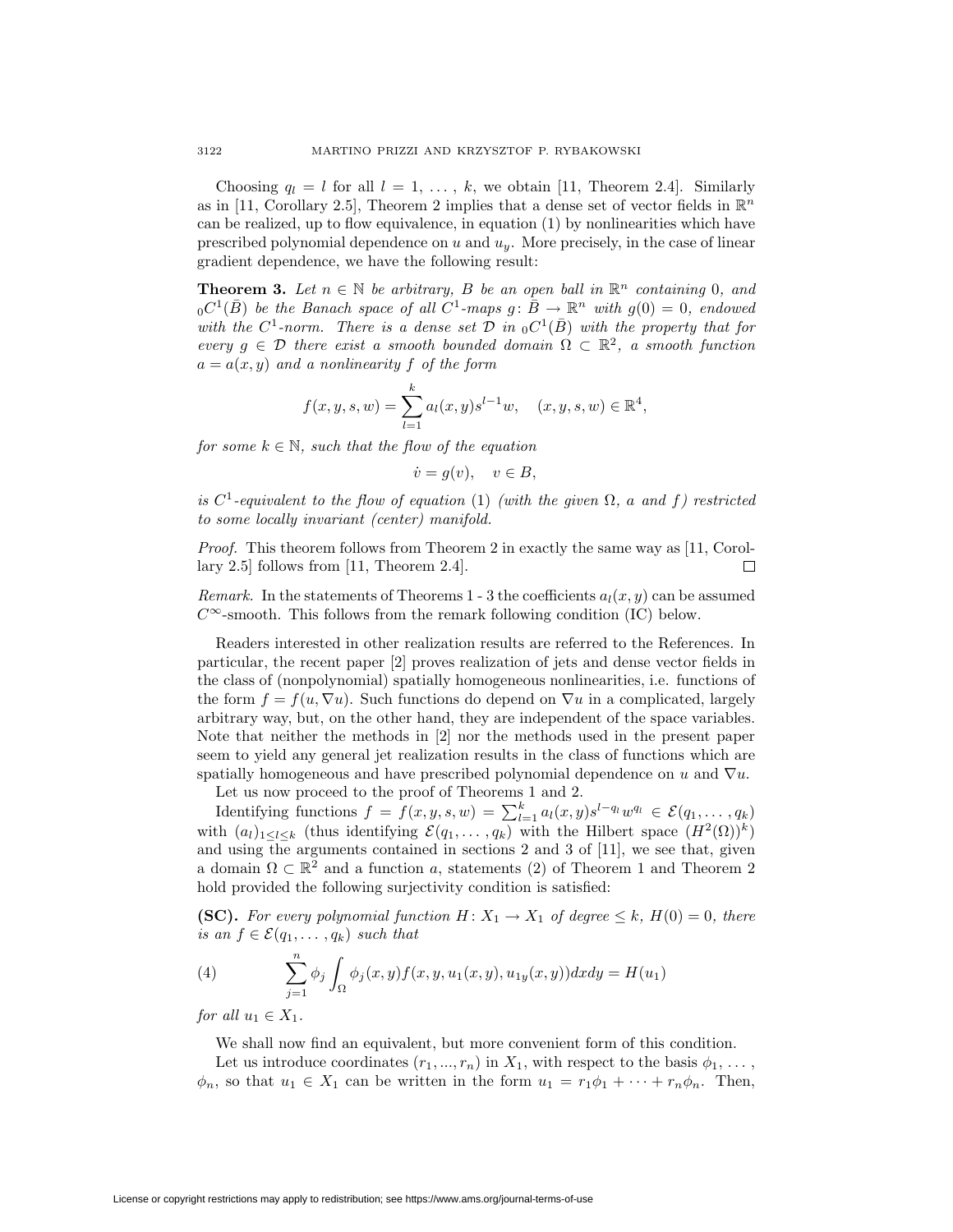if  $H \in J_0^k(X_1)$ , there are uniquely determined real coefficients  $\rho_{j\beta}$ ,  $j = 1, ..., n$ ,  $\beta \in \mathbb{N}^n$ ,  $|\beta| \leq k$ , such that

$$
H\left(\sum_{i=1}^n r_i \phi_i\right) = \sum_{j=1}^n \left(\sum_{l=1}^k \sum_{|\beta|=l} \rho_{j\beta} r^{\beta}\right) \phi_j.
$$

Thus (4) reads

$$
\int_{\Omega} \phi_j(x, y) f\left(x, y, \sum_{i=1}^n r_i \phi_i(x, y), \sum_{i=1}^n r_i \phi_{iy}(x, y)\right) dx dy = \sum_{l=1}^k \sum_{|\beta|=l} \rho_{j\beta} r^{\beta},
$$

for  $j = 1, ..., n$ . The nonlinearity  $f$  has the form

$$
f(x, y, u, u_y) = \sum_{l=1}^{k} a_l(x, y) u^{l-q_l} u_y^{q_l},
$$

so (4) becomes

(5) 
$$
\int_{\Omega} \phi_j \sum_{l=1}^k a_l \left( \sum_{j=1}^n r_j \phi_j \right)^{l-q_l} \left( \sum_{i=1}^n r_i \phi_{iy} \right)^{q_l} dx dy = \sum_{l=1}^k \sum_{|\beta|=l} \rho_{j\beta} r^{\beta},
$$

$$
j = 1, ..., n.
$$

Consequently (SC) is satisfied, provided we can find functions  $a_1, \ldots, a_k \in H^2(\Omega)$ such that (5) holds for all  $(r_1, ..., r_n) \in \mathbb{R}^n$ . The left hand side of (5) can be manipulated in the following way:

$$
\int_{\Omega} \phi_j \sum_{l=1}^{k} a_l \left( \sum_{j=1}^{n} r_j \phi_j \right)^{l-q_l} \left( \sum_{i=1}^{n} r_i \phi_{iy} \right)^{q_l} dxdy
$$
\n
$$
= \int_{\Omega} \phi_j \sum_{l=1}^{k} a_l \left( \sum_{|\alpha|=l-q_l} \frac{(l-q_l)!}{\alpha!} r^{\alpha} \phi^{\alpha} \right) \left( \sum_{|\gamma|=q_l} \frac{q_l!}{\gamma!} r^{\gamma} \phi_j^{\gamma} \right) dxdy
$$
\n
$$
= \sum_{l=1}^{k} \sum_{|\alpha|=l-q_l} \sum_{|\gamma|=q_l} \frac{(l-q_l)!}{\alpha!} \frac{q_l!}{\gamma!} r^{\alpha+\gamma} \int_{\Omega} a_l \phi_j \phi^{\alpha} \phi_j^{\gamma} dxdy
$$
\n
$$
= \sum_{l=1}^{k} \sum_{|\beta|=l} \left( \sum_{\substack{\alpha+\gamma=\beta \\ |\alpha|=l-q_l, |\gamma|=q_l}} \frac{(l-q_l)!q_l!}{\alpha! \gamma!} \int_{\Omega} a_l \phi_j \phi^{\alpha} \phi_j^{\gamma} dxdy \right) r^{\beta}.
$$

Equating coefficients, we therefore see that (SC) is satisfied if and only if for every  $l=1,\ldots,k,$  for all  $\rho_{j\beta}\in\mathbb{R}, j=1,\ldots,n,$   $\beta\in\mathbb{N}_{0}^{n}, |\beta|=l,$  there is  $a_{l}(x,y)\in H^{2}(\Omega)$ such that, for all  $j = 1, \ldots, n$ , and for all  $\beta \in \mathbb{N}_0^n$  with  $|\beta| = l$ ,

(6) 
$$
\int_{\Omega} a_l \left( \sum_{\substack{\alpha + \gamma = \beta \\ |\alpha| = l - q_l, |\gamma| = q_l}} \frac{(l - q_l)! q_l!}{\alpha! \gamma!} \phi_j \phi^{\alpha} \phi^{\gamma}_y \right) dx dy = \rho_{j\beta}.
$$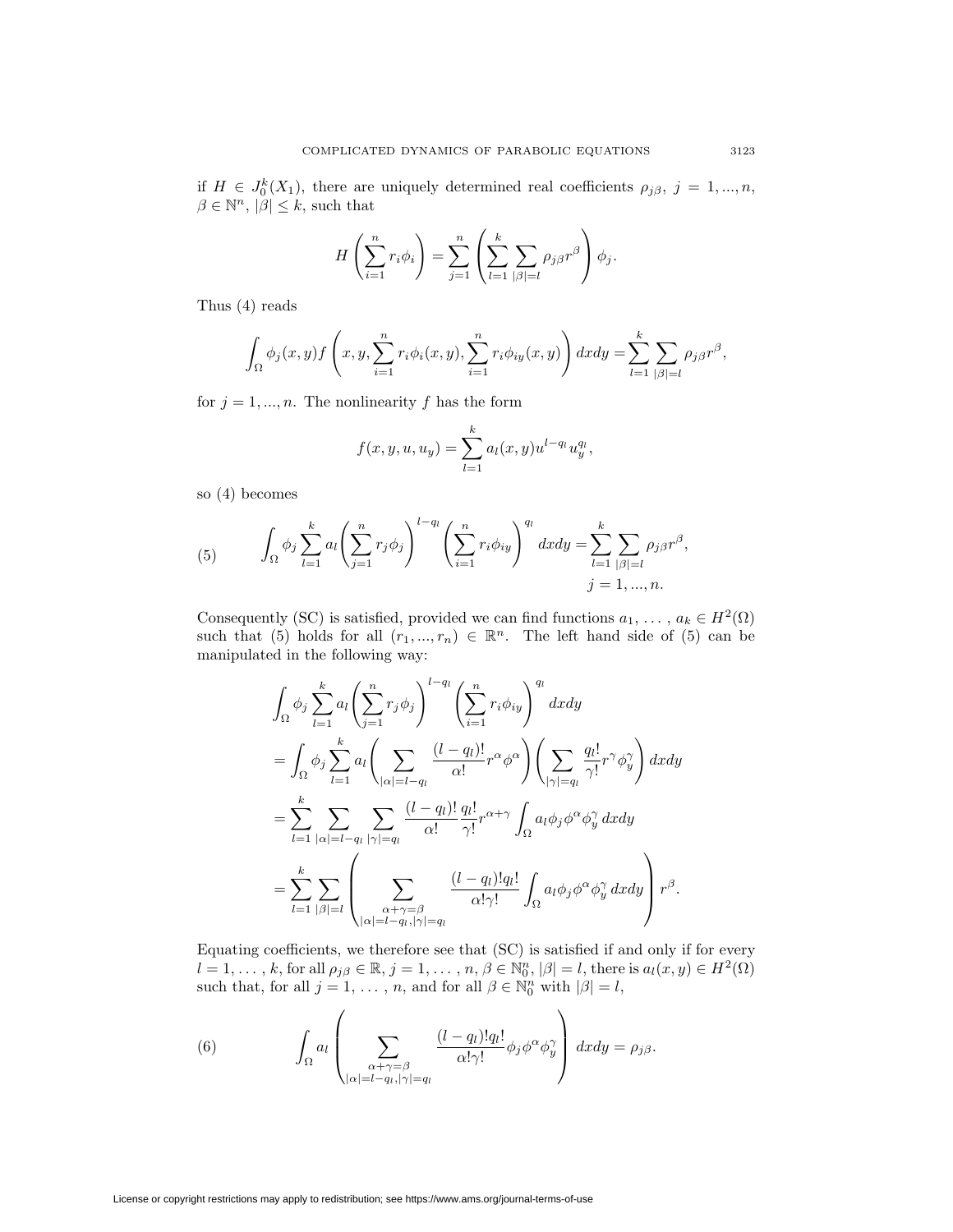Using the density of  $H^2(\Omega)$  in  $L^2(\Omega)$ , it is easy to see that this latter condition is satisfied if and only if for for every  $l = 1, \ldots, k$  the functions

$$
\left\{\sum_{\substack{\alpha+\gamma=\beta\\|\alpha|=l-q_l,|\gamma|=q_l}}\frac{(l-q_l)!q_l!}{\alpha!\gamma!}\phi_j\phi^\alpha\phi_y^\gamma\right\}_{\substack{j=1,...,n\\|\beta|=l}}
$$

are linearly independent.

Now we introduce the following notations: given  $\gamma, \beta \in \mathbb{N}_0^n$ , we say that  $\gamma \leq \beta$ iff  $\gamma_i \leq \beta_i$ ,  $i = 1, \ldots, n$ . Moreover, set

$$
\epsilon_j := (\underbrace{0, ..., 0, 1}_{j}, 0, ..., 0) \in \mathbb{N}_0^n.
$$

With these notations, the independence condition reads:

**(IC).** For every 
$$
l = 1, ..., k
$$
 and for every  $q, 1 \le q \le l$ , the functions\n
$$
\left\{ \sum_{\substack{\gamma \le \beta \\ |\gamma| = q}} \frac{1}{\gamma!(\beta - \gamma)!} \phi^{\beta - \gamma + \epsilon_j} \phi^{\gamma}_y \right\}_{\substack{j = 1, ..., n \\ |\beta| = l}}
$$

*are linearly independent.*

*Remark.* If (IC) is satisfied then the functions *a<sup>l</sup>* in (6) can actually be chosen to belong to any dense subspace of  $L^2(\Omega)$ , e.g. they can be chosen as smooth as  $\Omega$ is. On the other hand, these functions cannot be chosen to be constant, in general. The reason for this is that the subspace of functions in  $\mathcal{E}(q_1,\ldots,q_k)$  with spatially constant coefficients has dimension k, while, for dim  $X_1 > 1$ , the space of jets  $J_0^k(X_1)$  has dimension  $k$ , so the surjectivity condition (SC) is not satisfied in this case.

It follows that in order to prove Theorems 1 and 2 we only have to find a smooth convex bounded domain  $\Omega$  and a smooth function  $a(x, y)$  in such a way that condition (IC) is satisfied.

As in [11] we begin by considering the eigenvalue problem

(7) 
$$
u_{xx} + u_{yy} + a(x)u + \mu u = 0 \quad \text{in } \Omega,
$$

$$
u = 0 \quad \text{in } \partial\Omega,
$$

on the square  $\Omega = \left]0, \pi\right[\times]0, \pi\right[$ . Let  $\lambda_j(a), j \in \mathbb{N}$ , be the increasing sequence of the eigenvalues of the problem

$$
u_{xx} + a(x)u + \lambda u = 0 \quad \text{in } [0, \pi[,
$$

$$
u = 0 \quad \text{in } \{0, \pi\},
$$

and  $\psi_i(a)$ ,  $j \in \mathbb{N}$ , be the corresponding  $L^2(0, \pi)$ -normalized eigenfunctions. Choose positive integers  $m_1 > m_2 \cdots > m_n$  which are  $(k + 1)$ -conditionally rationally independent. As in [11], let  $a = a(x)$  be a  $C^{\infty}$  function on [0,  $\pi$ ] such that

$$
a(x) = 0 \quad \text{on } [0, \delta], \text{ for some } \delta > 0;
$$

$$
\lambda_j(a) = -m_j^2 \quad \text{for } j = 1, \dots, n;
$$

$$
\lambda_{n+1}(a) > 0.
$$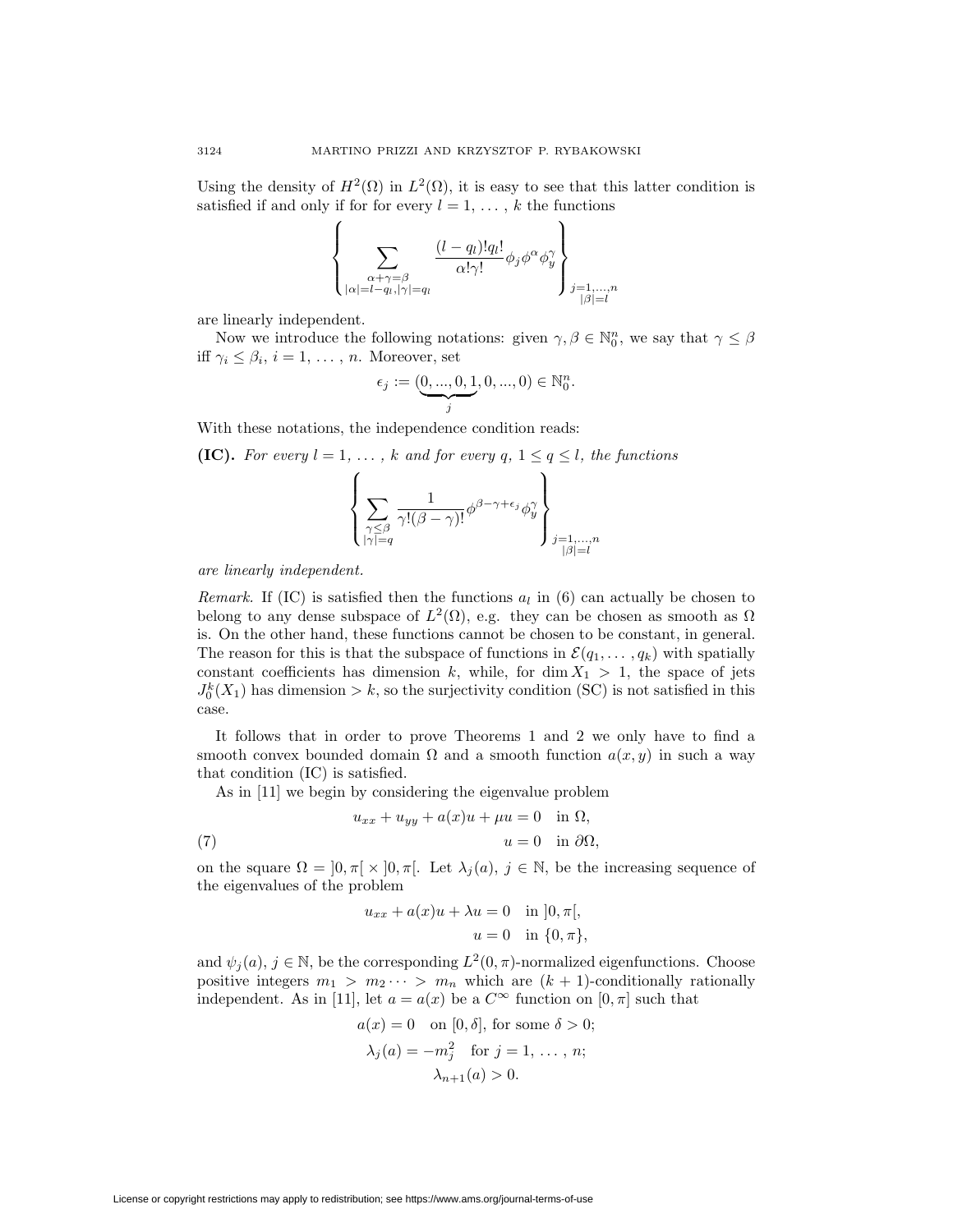It follows that the eigenvalue problem (7) has  $\mu = 0$  as an eigenvalue. The corresponding eigenspace is *n*-dimensional and is spanned by the eigenfunctions

(8) 
$$
\phi_j(x, y) = \sin(m_j y) \psi_j(a)(x), \quad j = 1, ..., s, (x, y) \in \Omega.
$$

We have the following

**Proposition 1.** *The eigenfunctions in* (8) *satisfy the independence condition* (IC)*.*

*Proof.* Fix  $l = 1, \ldots, k$  and suppose

$$
\sum_{\substack{j=1,\ldots,n\\|\beta|=l}} C_{j\beta} \sum_{\substack{\gamma \leq \beta\\|\gamma|=q}} \frac{1}{\gamma!(\beta-\gamma)!} \phi^{\beta-\gamma+\epsilon_j} \phi_y^{\gamma} = 0.
$$

Since  $a(x) = 0$  for  $x \in [0, \delta]$ , we see that

$$
\phi_j(x, y) = \eta_j(x)\xi_j(y), \quad x \in [0, \delta], y \in [0, \pi],
$$

where

$$
\eta_j(x) = d_j \sinh(m_j x), \quad d_j \neq 0,
$$

$$
\xi_j(y) = \sin(m_j y)
$$

for  $j = 1, \ldots, n$ . Set

$$
\eta(x) = (\eta_1(x), \dots, \eta_n(x)),
$$
  

$$
\xi(y) = (\xi_1(y), \dots, \xi_n(y)).
$$

Thus, by analyticity,

$$
\sum_{\substack{c \in \mathbb{N}^n \\ |c| = l+1}} \sum_{\substack{j=1,...,n \\ |\beta| = l \\ |c| = l+1}} C_{j\beta} \sum_{\substack{\gamma \leq \beta \\ \gamma \leq \beta \\ |\gamma| = q}} \frac{1}{\gamma!(\beta - \gamma)!} \phi^{\beta - \gamma + \epsilon_{j}}(x, y) \phi^{\gamma}_{y}(x, y)
$$
\n
$$
= \sum_{\substack{c \in \mathbb{N}^n \\ |c| = l+1}} \eta^{c}(x) \sum_{\substack{j=1,...,n \\ |\beta| = l \\ \beta + \epsilon_{j} = c}} C_{j\beta} \sum_{\substack{\gamma \leq \beta \\ |\gamma| = q}} \frac{1}{\gamma!(\beta - \gamma)!} \xi^{c - \gamma}(y) \xi^{\gamma}_{y}(y) = 0 \text{ for } (x, y) \in \mathbb{R}^{2}.
$$

By the arguments in [11, pp. 41-42] we obtain that the functions  $(\eta^c)|_{c|=l+1}$  are linearly independent, so

$$
\sum_{\substack{j=1,\ldots,n\\|\beta|=l}} C_{j\beta} \sum_{\substack{\gamma \leq \beta\\|\gamma|=q}} \frac{1}{\gamma!(\beta-\gamma)!} \xi^{c-\gamma}(y) \xi_{y}^{\gamma}(y)
$$

$$
= \sum_{|\gamma|=q} \left( \sum_{\substack{j=1,\ldots,n\\|\beta|=l,\beta\geq \gamma}} C_{j\beta} \frac{1}{\gamma!(\beta-\gamma)!} \right) \xi^{c-\gamma}(y) \xi_{y}^{\gamma}(y) = 0 \quad \text{for } |c| = l+1 \text{ and } y \in \mathbb{R}.
$$

By Lemma 1 in the Appendix the functions  $(\xi^{c-\gamma}\xi^{\gamma}_y)_{|\gamma|=q}$  are linearly independent, so

$$
\sum_{\substack{j=1,\ldots,n \\ |\beta|=l,\beta\geq\gamma \\ \beta+\epsilon_j=c}} C_{j\beta} \frac{1}{(\beta-\gamma)!} = 0 \text{ for } |\gamma|=q \text{ and } |c|=l+1.
$$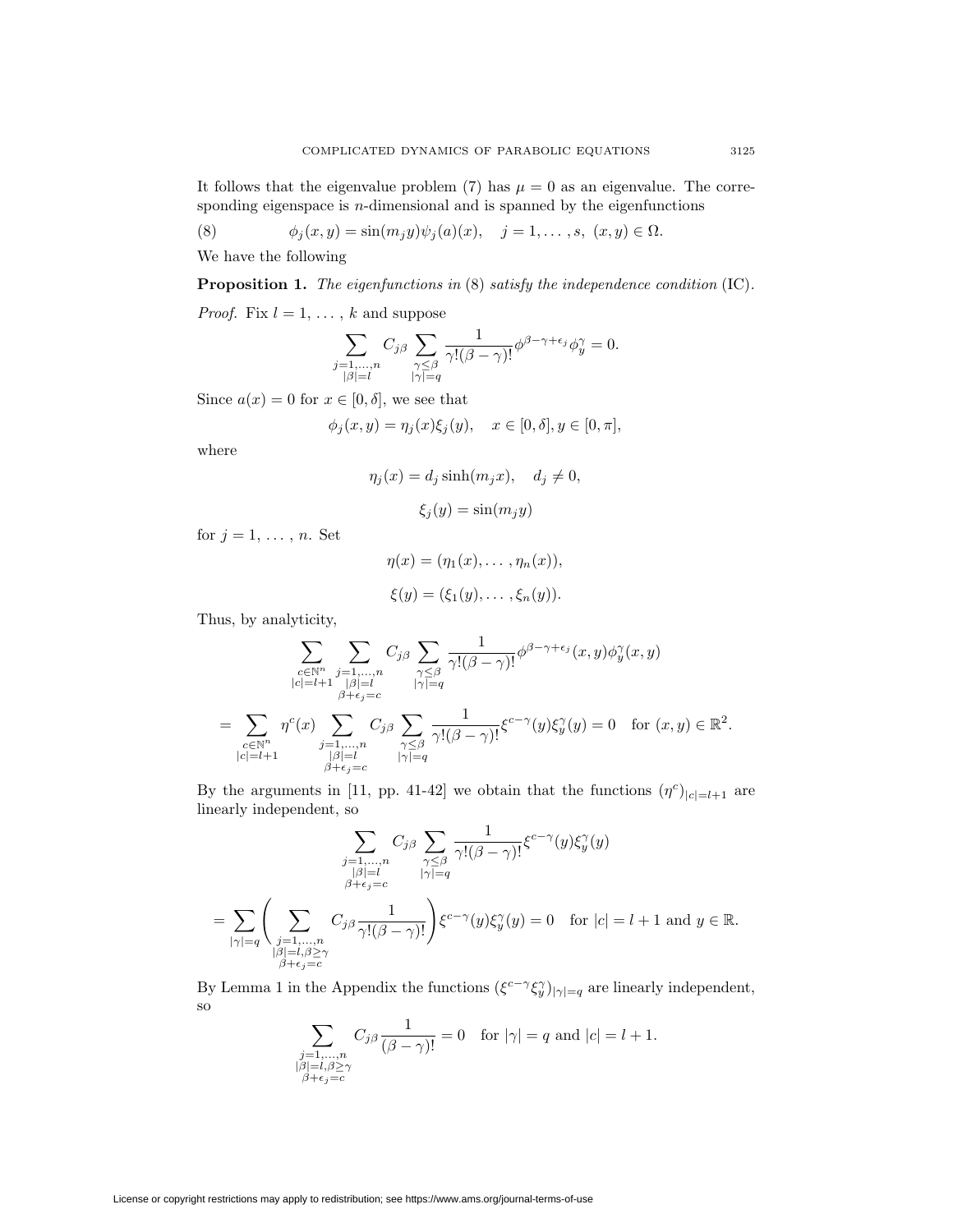Now it is easy to see that

$$
\sum_{\substack{j=1,\ldots,n\\|\beta|=l,\beta\geq\gamma\\|\beta+\epsilon_j=c}} C_{j\beta} \frac{1}{(\beta-\gamma)!} = \sum_{\substack{j=1,\ldots,n\\ \gamma+\epsilon_j\leq c}} C_{j,c-\epsilon_j} \frac{1}{(c-\epsilon_j-\gamma)!}
$$

$$
= \sum_{\substack{j=1,\ldots,n\\ \gamma+\epsilon_j\leq c}} C_{j,c-\epsilon_j} \frac{(c_j-\gamma_j)}{(c-\gamma)!},
$$

so

(9) 
$$
\sum_{\substack{j=1,\ldots,n\\ \gamma+\epsilon_j\leq c}} C_{j,c-\epsilon_j}(c_j-\gamma_j)=0 \text{ for } |\gamma|=q \text{ and } |c|=l+1.
$$

Now fix  $c \in \mathbb{N}_0^n$ ,  $|c| = l + 1$ . If  $\gamma \nleq c$ , then the sum in (9) is over an empty set of elements; if  $\gamma \leq c$ , but  $\gamma + \epsilon_j \leq c$ , then  $\gamma_j + 1 \leq c_j$  and so  $\gamma_j = c_j$ . Thus (9) is equivalent to the statement that for every  $c \in \mathbb{N}_0^n$  with  $|c| = \sum_{i=1}^n c_i = l + 1$ 

(10) 
$$
\sum_{\substack{j=1,\ldots,n\\ \epsilon_j \leq c}} C_{j,c-\epsilon_j}(c_j - \gamma_j) = 0 \quad \text{whenever } \gamma \leq c \text{ and } |\gamma| = q.
$$

Let  $c \in \mathbb{N}_0^n$  with  $|c| = l + 1$  be arbitrary. We will show that (10) implies that  $C_{j,c-\epsilon_j} = 0$  for all *j* such that  $c \geq \epsilon_j$ . This will conclude the proof of the proposition. Permuting components, we may assume that, for some *s*,  $1 \leq s \leq n$ ,  $c_j \geq 1$  if  $1 \leq j \leq s$  and  $c_j = 0$  if  $s + 1 \leq j \leq n$ . Then whenever  $\gamma \leq c$ , we also have  $\gamma_j = 0$ for  $s + 1 \leq j \leq n$ . Therefore we only have to prove the following assertion:

(A). If 
$$
s \in \mathbb{N}
$$
,  $q \in \mathbb{N}$ ,  $c \in \mathbb{N}^s$  and  $a \in \mathbb{R}^s$  are such that  $q < |c|$  and  
\n
$$
\sum_{j=1}^s a_j(c_j - \gamma_j) = 0 \quad whenever \ \gamma \in \mathbb{N}_0^s, \ \gamma \leq c \ \text{and} \ |\gamma| = q,
$$
\nthen  $a_j = 0$  for all  $j = 1, \ldots, s$ .

In order to prove (A) we apply Lemma 2 in the Appendix with  $p = |c| - q$ . Let  $x^i$ ,  $i = 1, \ldots, s$ , be as in that lemma, and set  $\gamma^i := c - x^i$ ,  $i = 1, \ldots, s$ . It follows that  $|\gamma^i| = p$  and  $\gamma^i \le c$  for all i and that the matrix  $(c_j - \gamma_j^i)_{1 \le i,j \le s} = (x_j^i)_{1 \le i,j \le s}$ is regular. Assertion (A) follows immediately, and so the proposition is proved.  $\Box$ 

So far we have proved that there is a smooth function  $a = a(x)$  (i.e. independent of *y*) such that the surjectivity condition (SC) is satisfied. In particular, taking  $q_l = l$  for all  $l = 1, \ldots, k$ , we obtain the results in [11, section IV A] as a special case. However, we also claim that there are a smooth convex bounded domain  $\Omega$  and a smooth function  $a(x, y)$  such that condition (SR) is satisfied. In order to prove this claim, we proceed exactly as in [11, section IV B] but defining the functions  $\chi_{i\beta}$  as follows:

$$
\chi_{j\beta} = \sum_{\substack{\gamma \leq \beta \\ |\gamma| = q}} \frac{1}{\gamma!(\beta - \gamma)!} \phi^{\beta - \gamma + \epsilon_j} \phi^{\gamma}_y \quad \text{for } j = 1, \dots, n, |\beta| = l
$$

with  $\phi_j = \phi_j(a, s, x, y)$ , where *a* and *s* are as in [11, section IV B]. No other changes are necessary. This proves the claim and completes the proof of Theorems 1 and 2.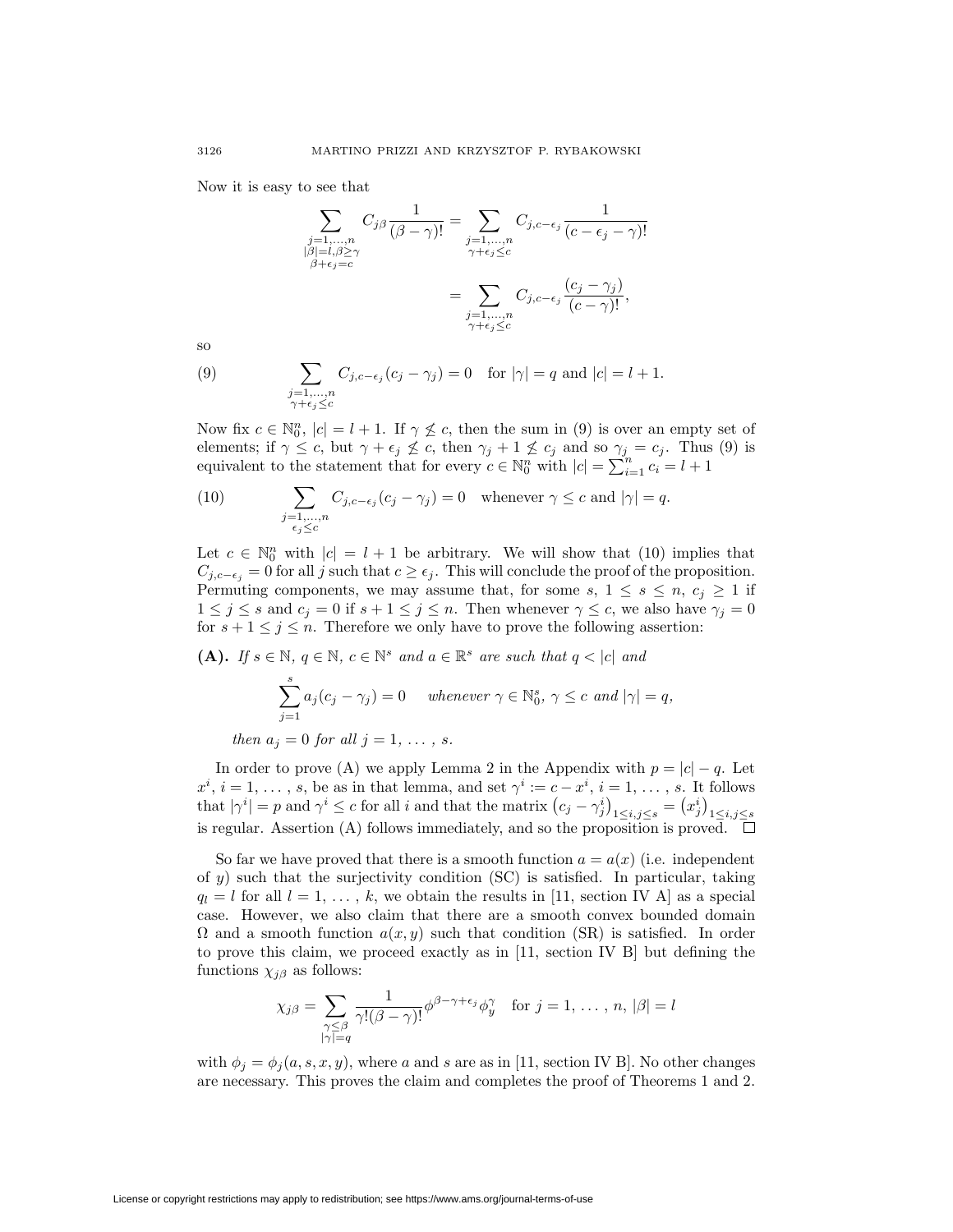## **APPENDIX**

We shall now prove the auxiliary results used in the proof of Proposition 1.

Recall that  $m_1, \ldots, m_n \in \mathbb{R}$  are said to be *M*-conditionally rationally indepen*dent* iff whenever  $\gamma_j \in \mathbb{Z}, j = 1, \ldots, n$ , are such that  $|\gamma_j| \leq M$ , for  $j = 1, \ldots, n$ and

$$
\sum_{j=1}^{n} \gamma_j m_j = 0,
$$

then  $\gamma_j = 0$ , for  $j = 1, \ldots, n$ .

**Lemma 1.** *Suppose that*  $d \in \mathbb{N}$  *and*  $m_1, \ldots, m_n \in \mathbb{R}$  *are d-conditionally rationally independent. For every multi-index*  $\gamma \in \mathbb{N}_0^n$ , define the function  $f_\gamma$  by

$$
f(x) = \prod_{k=1}^{n} \cot(m_k x)^{\gamma_k}.
$$

*Then the functions*  $\{f_\gamma\}_{|\gamma| \le d}$  *are linearly independent on every open interval*  $I \subset \mathbb{R}$ *on which these functions are defined.*

*Proof.* We have to prove that whenever

(11) 
$$
\sum_{|\gamma| \le d} a_{\gamma} i^{-|\gamma|} f_{\gamma} = 0 \text{ on } I,
$$

then

(12) 
$$
a_{\gamma} = 0 \quad \text{for all } |\gamma| \leq d.
$$

Since

$$
\cot y = \mathrm{i} \frac{1 + e^{-2\mathrm{i}y}}{1 - e^{-2\mathrm{i}y}},
$$

we obtain that (11) is equivalent to

(13) 
$$
\sum_{|\gamma| \le d} a_{\gamma} \prod_{k=1}^{n} \frac{(1 + e^{-2\mathrm{i}m_k x})^{\gamma_k}}{(1 - e^{-2\mathrm{i}m_k x})^{\gamma_k}} = 0 \text{ for } x \in I.
$$

By analyticity, (13) is equivalent to

(14) 
$$
\sum_{|\gamma| \le d} a_{\gamma} \prod_{k=1}^{n} (1 + e^{m_k x})^{\gamma_k} \prod_{k=1}^{n} (1 - e^{m_k x})^{d - \gamma_k} = 0 \text{ for } x \in \mathbb{C}.
$$

Using the notation

$$
\begin{pmatrix} \gamma \\ \mathbf{k} \end{pmatrix} = \prod_{j=1}^{n} \begin{pmatrix} \gamma_j \\ k_j \end{pmatrix}
$$

for  $\mathbf{k} = (k_1, \ldots, k_n) \in \mathbb{N}_0^n$  and setting

$$
\mathbf{d} = (\underbrace{d, \ldots, d}_{n \text{ times}}),
$$

we see that the right hand side of (14) is equal to

$$
\sum_{|\gamma|\leq d} a_\gamma \sum_{\substack{\mathbf{k},\mathbf{l}\in\mathbb{N}_0^n\\ \mathbf{k}\leq \gamma,\, \mathbf{l}\leq \mathbf{d}-\gamma}} (-1)^{|\mathbf{l}|}{\gamma\choose \mathbf{k}}{\mathbf{d}-\gamma\choose 1}e^{\sum_j m_j(k_j+l_j)x}.
$$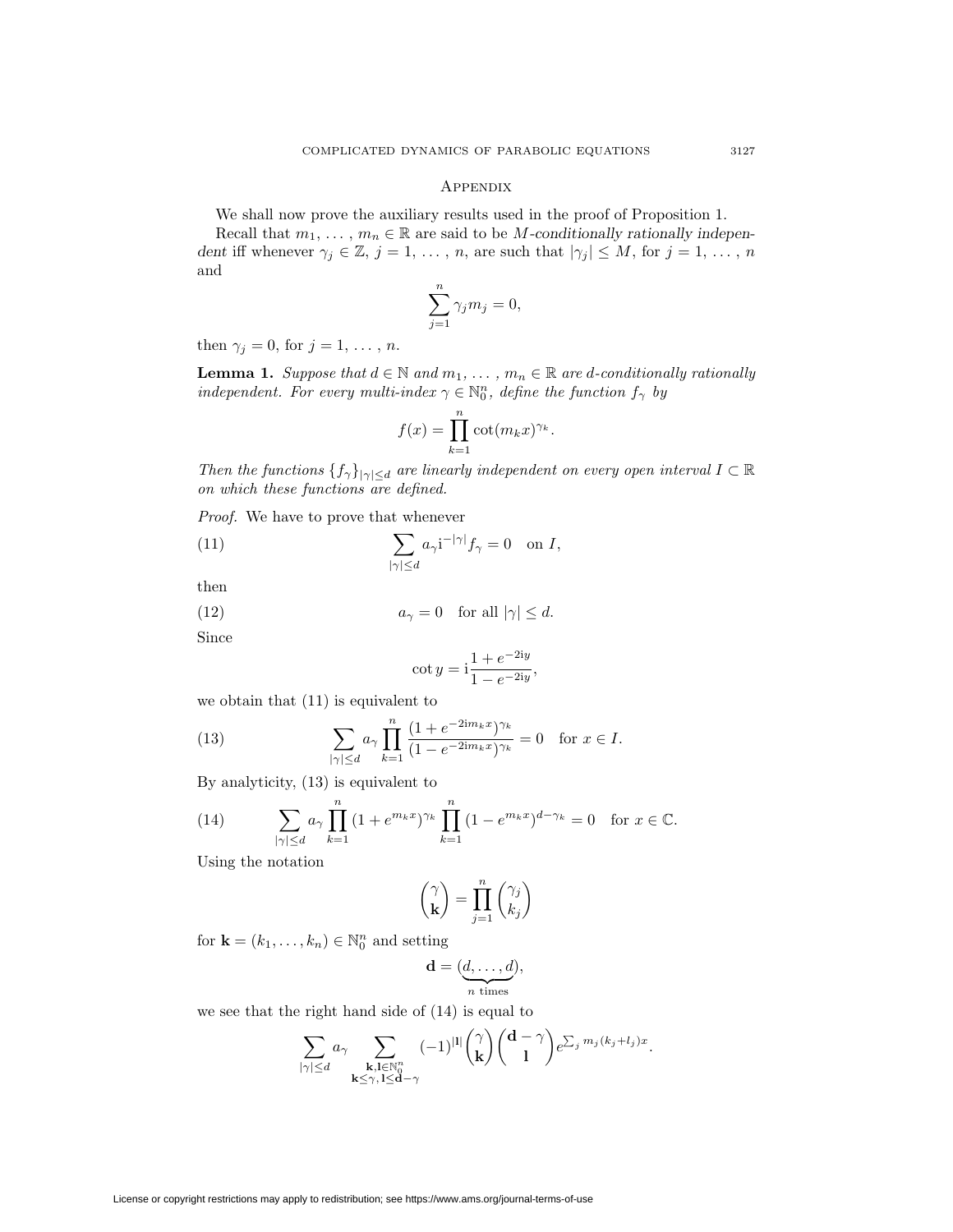Thus (14) is equivalent to

(15) 
$$
\sum_{\mathbf{r} \in \mathbb{N}_0^n} \left( \sum_{\substack{|\gamma| \le d \\ \kappa \le \gamma, 1 \le \mathbf{d}-\gamma \\ \mathbf{k}+\mathbf{l}=\mathbf{r}}} a_{\gamma} \sum_{\substack{\mathbf{k}, \mathbf{l} \in \mathbb{N}_0^n \\ \mathbf{k}+\mathbf{l}=\mathbf{r}}} (-1)^{|\mathbf{l}|} {\gamma \choose \mathbf{k}} {d-\gamma \choose 1} e^{(\sum_j m_j r_j)x} = 0 \text{ on } \mathbb{C}.
$$

Since  $m_1, \ldots, m_n$  are *d*-conditionally rationally independent, it follows that

$$
\sum_{j} m_j r_j \neq \sum_{j} m_j s_j \quad \text{whenever } \mathbf{r} \neq \mathbf{s}, |r_j| \leq d, |s_j| \leq d \text{ for } j = 1, \dots, n.
$$

The linear independence of the functions  $(e^{cx})_{c \in \mathbb{R}}$  now implies that (11) is equivalent to

$$
(16)
$$

$$
\sum_{|\gamma| \le d} a_\gamma \sum_{\substack{\mathbf{k}, \mathbf{l} \in \mathbb{N}_0^n \\ \mathbf{k} \le \gamma, \mathbf{l} \le \mathbf{d}-\gamma \\ \mathbf{k}+\mathbf{l}=\mathbf{r}}} (-1)^{|\mathbf{l}|} \binom{\gamma}{\mathbf{k}} \binom{\mathbf{d}-\gamma}{\mathbf{l}} = 0 \quad \text{whenever } |r_j| \le d \text{ for } j=1,\ldots,n.
$$

On the other hand, using similar arguments, we also obtain the following equivalences:

$$
a_{\gamma} = 0
$$
 for all  $|\gamma| \leq d$ 

if and only if

$$
\sum_{|\gamma| \le d} a_{\gamma} y^{\gamma} = 0 \quad \text{for } y \in \mathbb{R}^n
$$

if and only if

$$
\sum_{|\gamma| \le d} a_{\gamma} \prod_{k=1}^{n} \frac{(1+x_k)^{\gamma_k}}{(1-x_k)^{\gamma_k}} = 0 \quad \text{whenever } x \in \mathbb{R}^n \text{ with } x_j \ne 1 \text{, for } j = 1, \dots \ n
$$

if and only if

$$
\sum_{|\gamma| \le d} a_{\gamma} \prod_{k=1}^{n} (1 + x_k)^{\gamma_k} \prod_{k=1}^{n} (1 - x_k)^{d - \gamma_k} = 0 \quad \text{for } x \in \mathbb{R}^n
$$

if and only if

$$
\sum_{\mathbf{r}\in\mathbb{N}_0^n}\left(\sum_{\substack{|\gamma|\leq d\\ \kappa\leq \gamma,\, l\leq \mathbf{d}-\gamma\\ \mathbf{k}+l=\mathbf{r}}}(1)^{|{\bf l}|}{\binom{\gamma}{\mathbf{k}}}{\binom{\mathbf{d}-\gamma}{1}}\right)x^{\mathbf{r}}=0\quad \text{for }x\in\mathbb{R}^n
$$

if and only if

$$
\sum_{|\gamma| \le d} a_{\gamma} \sum_{\substack{\mathbf{k}, \mathbf{l} \in \mathbb{N}_0^n \\ \mathbf{k} \le \gamma, \mathbf{l} \le \mathbf{d} - \gamma \\ \mathbf{k} + \mathbf{l} = \mathbf{r}}} (-1)^{|\mathbf{l}|} \binom{\gamma}{\mathbf{k}} \binom{\mathbf{d} - \gamma}{\mathbf{l}} = 0 \quad \text{whenever } |r_j| \le d \text{ for } j = 1, \dots, n.
$$

We thus obtain that  $(11)$  is equivalent to  $(16)$  and  $(16)$  is equivalent to  $(12)$ . This concludes the proof of the lemma.  $\Box$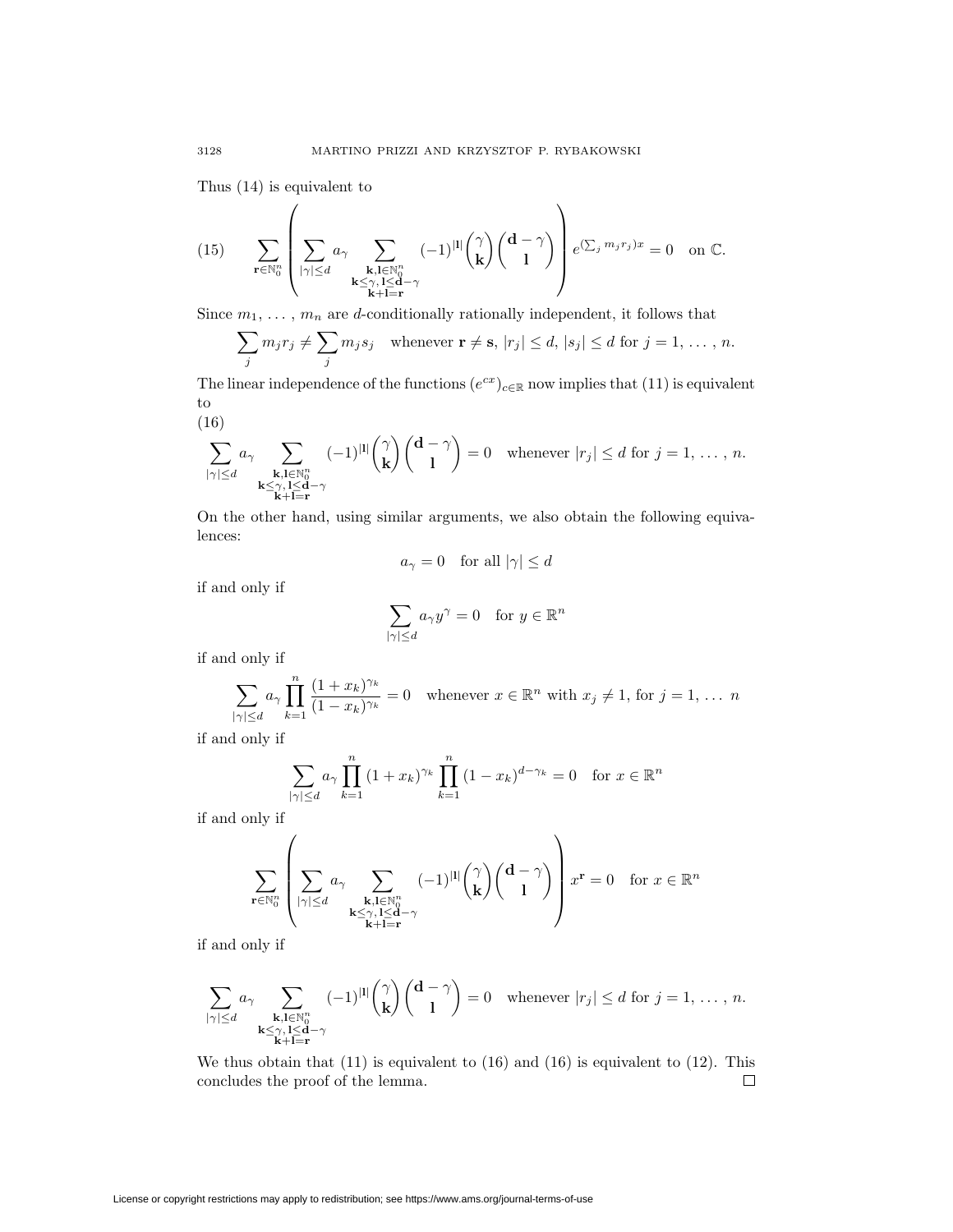*Remark.* The lemma may not hold if  $m_1, \ldots, m_n \in \mathbb{R}$  are not *d*-conditionally rationally independent. In fact, using the formula

$$
2 \cot 2x \cot x - (\cot x)^2 + 1 = 0
$$

and choosing  $n = 2$ ,  $m_1 = 2$ ,  $m_2 = 1$  and  $d = 2$ , we see that  $\{f_\gamma\}_{|\gamma| \le d}$  are linearly dependent on every open interval  $I \subset \mathbb{R}$  on which these functions are defined.

**Lemma 2.** *If*  $s \in \mathbb{N}$ ,  $p \in \mathbb{N}$  and  $c \in \mathbb{N}^s$  are such that  $p < |c|$ , then there exist *vectors*  $x^1$ ,  $\dots$ ,  $x^s \in \mathbb{N}_0^s$  *such that:* 

1.  $x^1, \ldots, x^s$  are linearly independent;

2. 
$$
x^{i} \leq c, i = 1, \ldots, s;
$$

3.  $|x^i| = p, i = 1, \ldots, s$ .

*Proof.* Define

$$
C := \{ x \in \mathbb{R}^s \mid |x| := \sum_{j=1}^s x_j = p, \text{ and } 0 \le x \le c \}.
$$

*C* is convex, closed and bounded, so *C* is the convex hull of the set *C<sup>∗</sup>* of the extremal points of *C*.

We claim that for every  $x \in C^*$  there is an index  $i = i(x)$  such that  $x_i \in \{0, c_i\}$ for all *j* with  $j \neq i$ . In fact, suppose there are  $x \in C^*$  and indices *i* and *j* with  $i \neq j$ ,  $0 < x_i < c_i$  and  $0 < x_j < c_j$ . Define *y*,  $z \in \mathbb{R}^s$  in the following way:

$$
y_k = z_k = x_k, \quad k \neq i, j,
$$
  
\n
$$
y_i = x_i + \epsilon, \quad y_j = x_j - \epsilon,
$$
  
\n
$$
z_i = x_i - \epsilon, \quad z_j = x_j + \epsilon.
$$

We have  $|y| = |z| = p = |x|$ , and, if  $\epsilon$  is sufficiently small,  $y, z \in C$ ; but  $x =$  $(1/2)(y + z)$ , contradicting the fact that  $x \in C^*$ . This proves the claim. Since  $c \in \mathbb{N}_0^s$ , the claim implies for every  $x \in C^*$  that  $x_j \in \mathbb{N}_0$  for all  $j \neq i$ , where  $i = i(x)$ . Since  $|x| = p \in \mathbb{N}$ , it also follows that  $x_i \in \mathbb{N}_0$ . So we conclude that, if  $x \in C^*$ , then  $x \in \mathbb{N}_0^s$ . If we show that dim span  $C^* = s$ , then the lemma will be proved. Consider the hyperplane

$$
H := \{ x \in \mathbb{R}^s \mid |x| = \sum_{j=1}^s x_j = 0 \}.
$$

Clearly dim  $H = s - 1$ . Let  $\lambda := p/|c|$  (notice that  $0 < \lambda < 1$ ), and set  $a := \lambda c$ ; then  $|a| = p$ , and, since  $0 < a_i < c_i$  for all *i*, it follows that  $a \leq c$ , so that  $a \in C$ . Now write  $C^*$  as  $C^* = \{x_\alpha\}_{\alpha \in A}$ . Then there are  $\{\lambda_\alpha\}_{\alpha \in A}$ ,  $\lambda_\alpha \geq 0$  for all  $\alpha$ ,  $\lambda_\alpha = 0$  for almost all  $\alpha$ ,  $\sum_{\alpha} \lambda_{\alpha} = 1$ , such that  $a = \sum_{\alpha} \lambda_{\alpha} x_{\alpha}$ . Let  $y^1, ..., y^{s-1} \in H$  be linearly independent. Choose a sufficiently small  $\delta > 0$ , so that  $0 < \delta y_i^j + a_i < c_i$ , for all  $j = 1, \ldots, s - 1, i = 1, \ldots, s$ . Then  $\delta y^j + a \in C$  for  $j = 1, \ldots, s - 1$ . For every  $j=1,\ldots, s-1$  there are  $\{\lambda_{\alpha}^{j}\}_{\alpha\in A}$  such that  $\lambda_{\alpha}^{j}\geq 0$  for all  $\alpha, \lambda_{\alpha}^{j}=0$  for almost all  $\alpha$ ,  $\sum_{\alpha} \lambda_{\alpha}^{j} = 1$  and  $y^{j} = \sum_{\alpha} \lambda_{\alpha}^{j} x_{\alpha}$ . It follows that

$$
y^j = \sum_{\alpha} \frac{(\lambda_{\alpha}^j - \lambda_{\alpha})}{\delta} x_{\alpha},
$$